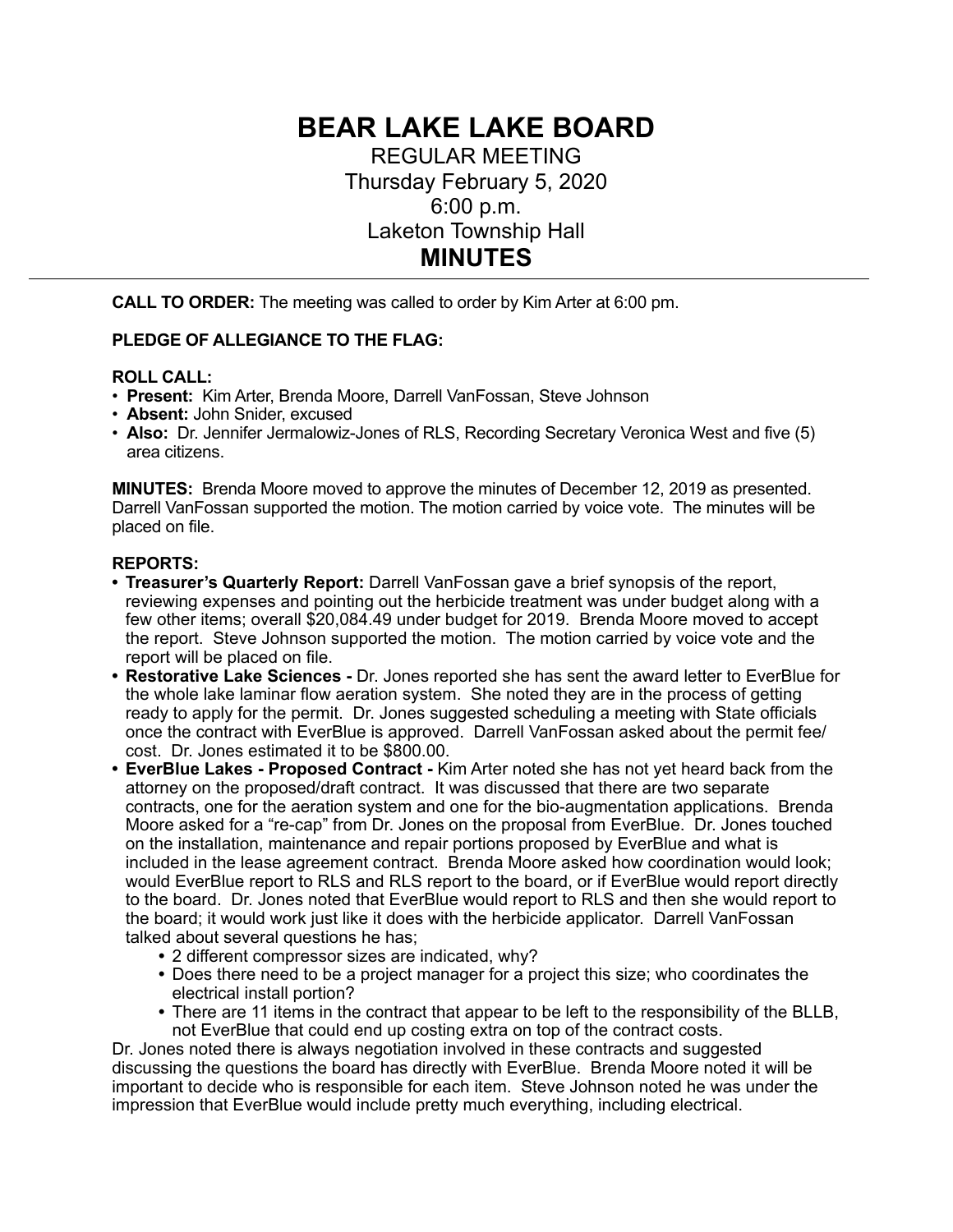Extensive discussion covered getting the attorney review and opinion on the proposed contracts as well as getting all board members questions together and meeting with EverBlue to get all the answers needed before any contract is signed. All agreed it is important to get clarification of what is and what is not included in the lease agreement contracts. It was agreed for all board members to review the proposed EverBlue contracts and submit all questions and concerns to Kim Arter by no later than Friday Feb. 14, 2020 so that she can compile them and submit them along with the attorney's comments (once received) to EverBlue and try to get a meeting with them the week of February 24, 2020; that should give EverBlue enough time to revise their proposed contracts and resubmit them to the board before the March 12, 2020 meeting of the BLLB. There was discussion regarding there being two different contracts; one for aeration and one for bioaugmentation. It was noted one or both can be agreed to/signed once all questions are resolved. Darrell VanFossan commented that currently there is not enough money in the budget for both the aeration and the bioagumentation; he also noted that the people from Indian Lake said they started with just aeration and added bioagumentation later but they also said they wished they had started with the bioaugmentation at the same time as the aeration because it was so successful at reducing the muck. There was additional discussion of the budget shortage for this and Kim Arter added that she is planning to put in another request with the State for appropriation funds to address the budget shortages. She also noted she requested appropriation funds last year, but another project was the recipient of the funds. She hopes this means a better chance for the BLLB project to get the appropriation funds this year. Dr. Jones was asked if results can be achieved without the bioagumentation. Dr. Jones noted that the #1 objective outlined in the plan was to get rid of the toxic blue-green algae and mixing alone will do this. The bioaugmentation is more effective on the #2 objective of removing muck from the bottom. Dr. Jones also talked about not knowing what the State (EGLE) will or will not allow or require in the permitting process and again recommended a pre-permit application meeting with State/EGLE officials to get a better idea of what they will require. Brenda Moore asked about a probable timeline. Dr. Jones stated there is a special permit unit for aeration permits so review time is about 30 to 60 days. She also talked about needing the attorney comments for the EverBlue contracts as well as the board getting their questions answered and hopefully be ready to sign a contract by the next meeting in March, then scheduling a meeting with the State/EGLE officials in April and negotiating on the testing requirements to get the costs down, then hopefully a permit issued in May and install of the system occurring in August.

#### **COMMUNICATION: NONE**

#### **OLD BUSINESS: NONE**

#### **NEW BUSINESS:**

• **Proposed Budget Amendments:** Darrell VanFossan presented proposed budget amendments, noting that 2018 & 2019 years enjoyed being underbudget, then noting the changes made to upcoming years 2020, 2021 & 2022. (Current budget numbers are shown in one column, proposed budget numbers shown in the next column and anywhere there are numbers that are more than the original budget, they are shown in red). The proposed changes to the next 3 years include moving the contingency money not used in 2018 and 2019 into the next 3 years to spend on the aeration system, reducing budget for herbicide treatment, reducing budget for RLS (professional limnologist), reducing the budget for attorney fees, reducing the budget for assessment appeals to zero, increasing the budget for the aeration system as the costs are more than originally estimated in the budget, adding a line item for electricity costs for the aeration system that was not included in the original budget, increase the budget for insurance as the costs were more than anticipated upfront, reducing the budget to zero for misc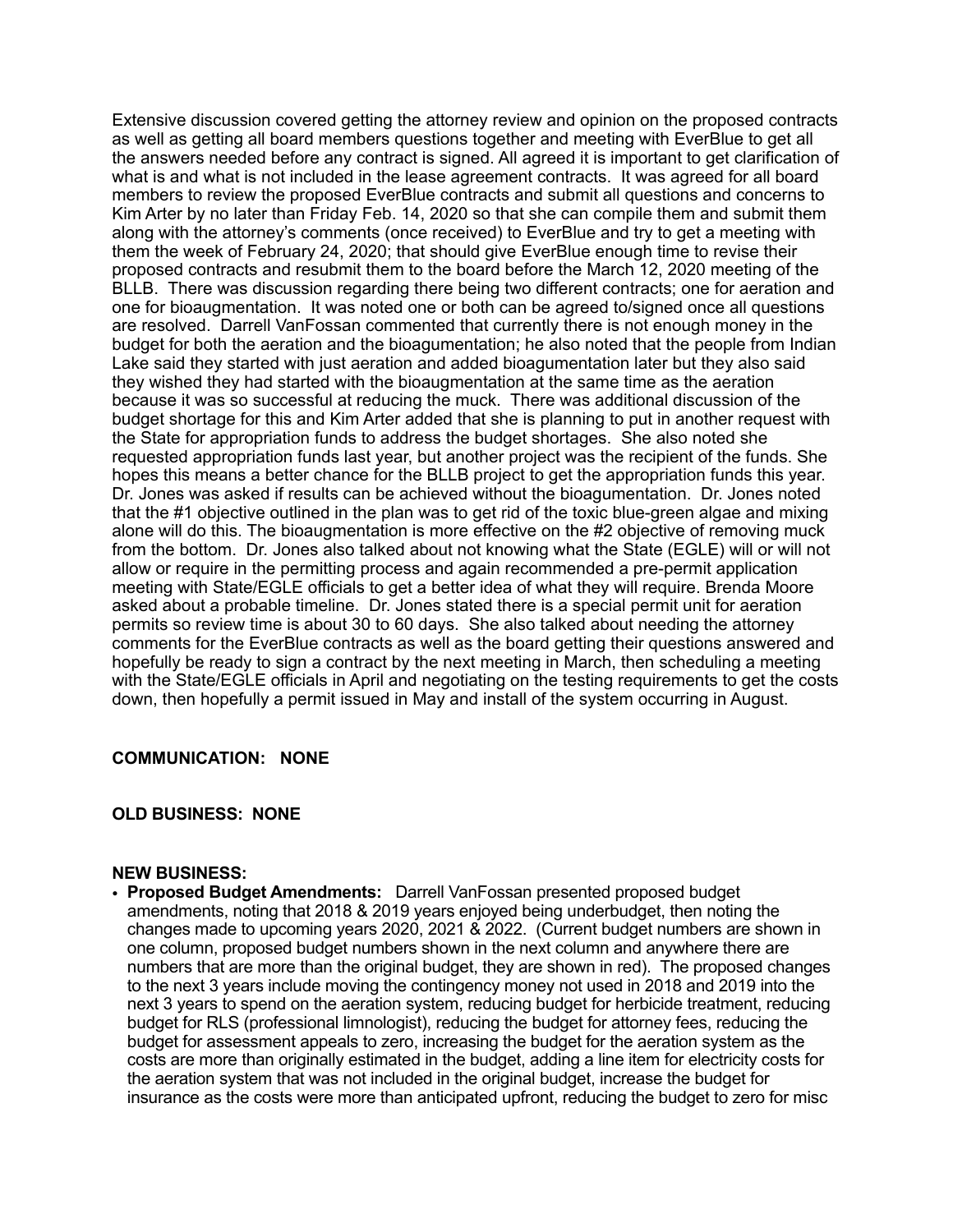items like publications and mailings etc and also reducing the line item for contingency to zero as well. It was also proposed in this amended budget to forego bioaugmentation until funding is secured. This would result in a much smaller budget shortfall that could potentially be covered by appropriation funds from the State if the request is approved.

Discussion covered each line item, it was suggested even more could be moved around to cover the aeration system by removing herbicide treatment completely for the next three years with Dr. Jones noting that there is very little vegetation in the lake that is invasive and allowing native vegetation, and even some of the milfoil to grow back will also help the algae issues, but this will need to be monitored closely. Brenda Moore expressed concerns about operating with no contingency funds in the budget but does understand the budget crunch that is needed. She also commented on the timing/cash flow issue and wondered about possible solutions such as a short term loan from the municipalities like the did with the start up loans. There was discussion of the budget shortfalls, the underfunding of the project up front because of the unforeseen issues with finding petroleum in the sediment cores of the lake in several locations. Darrell VanFossan commented that this budget is getting more clear, but still needs clarification on the aeration system to make it better. Dr. Jones commented that the electrical install costs should be requested to be included in the EverBlue contracts as this is typically done with systems like this. Brenda Moore moved to approve the proposed amended budget for years 2020, 2021 and 2022 with one change, to reduce herbicide treatments to zero for these years and apply those funds to the cost of the aeration system. Steve Johnson supported the motion.

Roll Call Vote

 Voting in favor of the motion: Brenda Moore, Darrell VanFossan, Steve Johnson and Kim Arter

 Voting in opposition of the motion: None Motion Carried.

Darrell VanFossan noted this board is always able to make further amendments anytime they are needed when the situation warrants - such as after contract negotiations with EverBlue are completed or if herbicide treatment ends up being needed to control invasive weeds or toxic algal blooms.

**• RLS Professional Aquatic Consulting Services Contract 2020:** Kim Arter noted the contract services costs are down to \$22,000 for this year (original budget was for \$38,000). Dr. Jones provided a supplemental informational cost breakdown, item by item. Dr. Jones also commented that she hopes that by having a pre-permit application meeting with EGLE officials that testing costs can be further reduced. Brenda Moore commented that she will also look into seeing if her drain district upstream can cover any of the costs for the testing as the drain empties into Bear Creek which empties into Bear Lake. Brenda Moore moved to approve the contract with RLS as presented. Darrell VanFossan asked Dr. Jones if paragraph 8 costs have been reduced from \$10,000 to \$9,625, to which she replied in the affirmative. Brenda Moore amended her motion to approve the contract as presented but with the one updated figure of \$9,625 in paragraph 8. Darrell VanFossan supported the motion.

Roll Call Vote

 Voting in favor of the motion: Steve Johnson, Brenda Moore, Darrell VanFossan and Kim Arter

 Voting in opposition of the motion: None Motion Carried.

Brenda Moore thanked Dr. Jones, noting she is very appreciative of the level of service being provided and it is a lot for the money.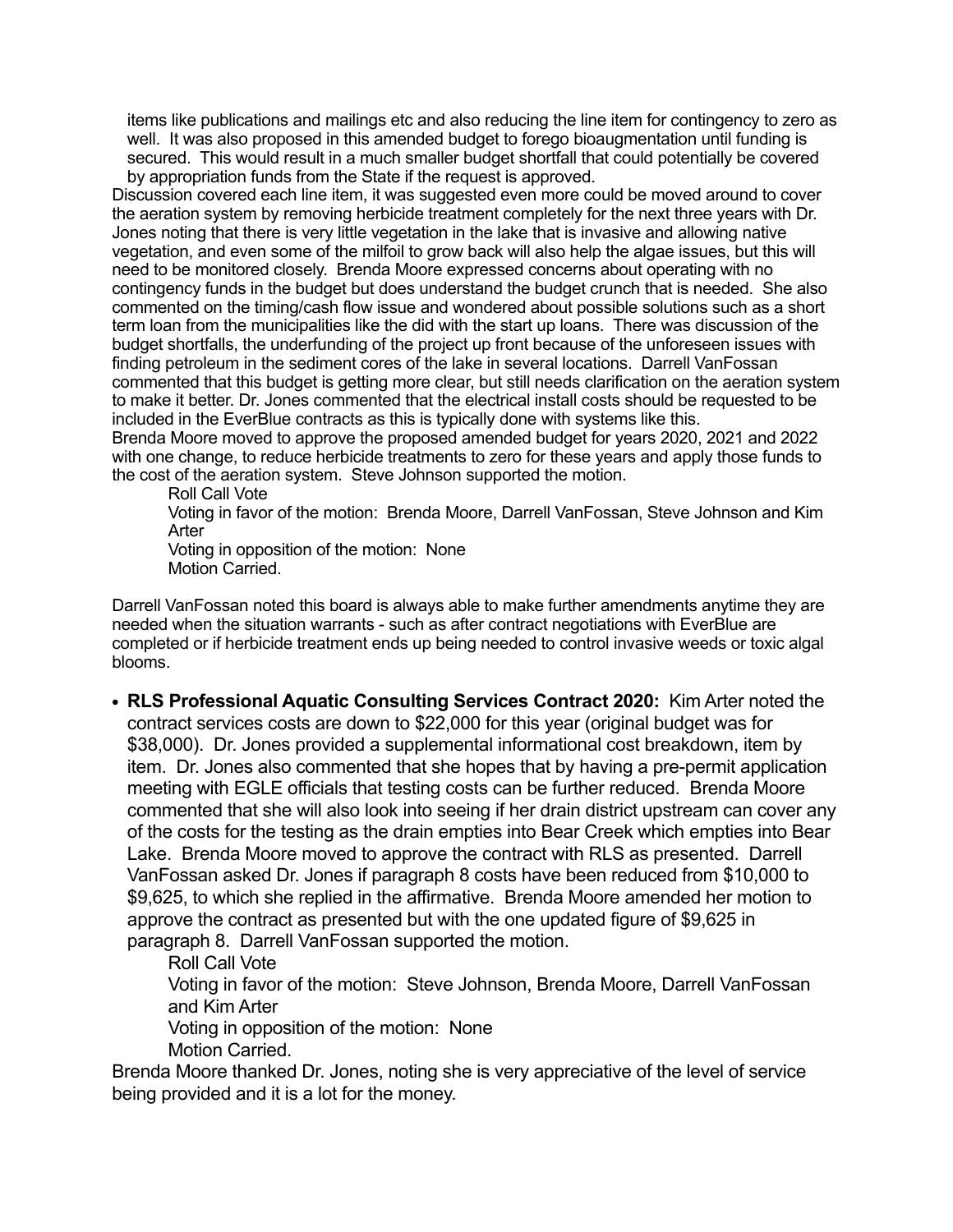#### **PUBLIC COMMENT:**

**Lori Archer of 1499 Glenwood -** Mrs. Archer expressed concerns about EverBlue and the high cost being assessed to residents and expressed concerns that 2 members of the board were not present at the EverBlue presentation. Mrs. Archer also expressed concerns that the assessments will "never go away" and feels shocked that this board is pushing so quickly for the aeration system. She suggested the residents that are paying for the system be asked if they want it as well as asking them if they realize this will be an ongoing expense.

**Paul Pek of 52 N. Bear Lake Rd -** Mr. Pek stated he and several of his neighbors are unhappy with the expense and feel they have no say in the cost and have received no notifications of meetings and has to go to the website to find out when the meetings are. He also stated he hasn't seen much improvement at his dock. He also asked if any other funding sources have been investigated, such as grants. He added that this is a public lake and others use it and should have to share the costs. Kim Arter responded stating that public hearings were held and the public act followed with regard to every property owner being noticed. Kim Arter also noted that the only way to have other people other than lakefront property owners pay for the lake would be to get a millage passed, which is a very difficult thing to do; it is costly to hold an election with no guarantees it will pass.

**Mark Besteman of 1671 Mulder -** Mr. Bestemen commented that the cost is tough and he is on his 3rd payment and sees less and less service and feels it looks bad to residents to pay more but get less service. He commented that this was "sold" to residents as a 5-year plan and now it looks like it will be an ongoing thing with no end. He asked what happens at the end of the 5 year budget, what happed to the aeration system contract. Kim Arter responded by stating that no contracts will be signed by the board beyond what has been approved and budgeted for. She also explained the special assessment process, noting specifically that at the end of any special assessment project time frame, in this case 5 years, there are requirements to hold public hearings again to renew or continue any special assessment district. Mr. Besteman stated the public needs to know about the problems in Bear Lake and asked what happens if the aeration permit is denied or delayed and there is not weed treatment this year. He stated the residents could "revolt" if there is not weed spraying, no aeration and not treatment this year with no communication. Kim Arter responded, noting that if this board (BLLB) goes away, there won't be anyone doing anything to correct the problems in Bear Lake.

**Rhonda Pek of 52 N. Bear Lake Rd -** Mrs. Pek asked about public education and asked if anyone has approached the science teachers at North Muskegon for help in this area to get the kids involve and thereby their parents to get more support. Mr. Pek also asked about utilizing Facebook or **[NextDoor.com](http://NextDoor.com)** for education of residents rather than just a website.

Dr. Jones responded to the residents by reiterating how sick Bear Lake is, that there is a strategic treatment plan in progress that is beyond just invasive weed treatments. She added this lake is dying, has dead zones with no vegetation at all that contribute to the algal blooms and a build up of copper sulfate that will never go away.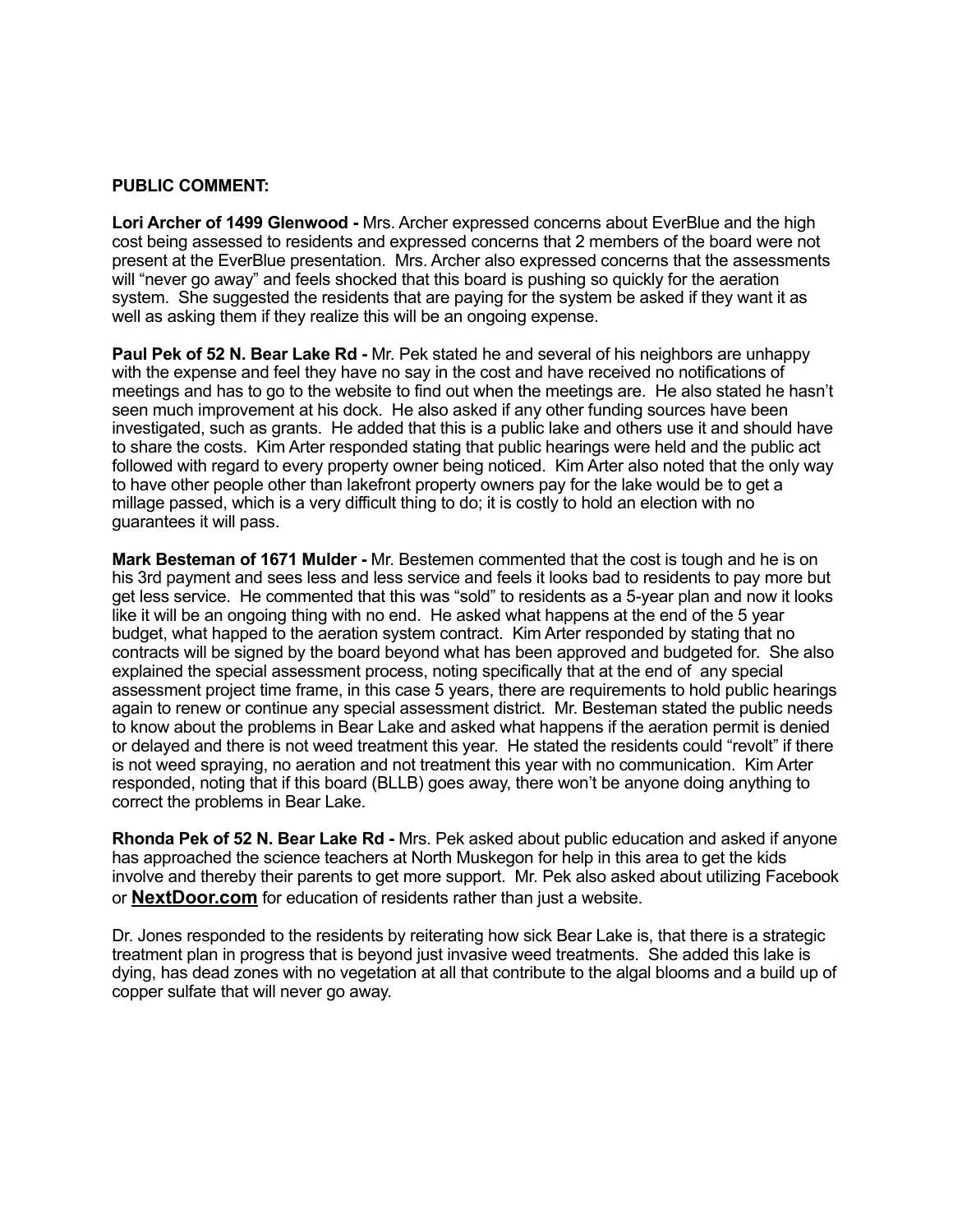# **BOARD COMMENT:**

**Kim Arter:** Commented that what is going on with this project is much different than the simple herbicide/weed treatments that have gone on in the past. This is a whole lake treatment/management to revitalize a very polluted lake and bring it back to health in a more holistic way. She also added that this board and the Bear Lake Preservation Association have been trying to educate the public, the Bear Lake Preservation Association put out a very nice booklet to that affect, which was mailed to every single lakefront property owner. She also discussed Acts 451, that statute under which this lake board was formed which directs how the board must do certain things, how properties are assessed etc. She discussed grants, noting their must first be grants offered for which this project qualifies and then there is a lot of work and "strings" attached to the grants; such as matching funds. She encouraged everyone to visit the website ([www.laketon.org/bllb\)](http://www.laketon.org/bllb) for information and to write to legislators in Lansing about Bear Lake and encourage them to vote for the appropriations that have been requested. She added she requested \$15,000 last year but did not get it, but will be requesting it again this year. She was asked why not charge a boat launch fee at the park, but she stated that the boat launch is the result of grant funding and one of the stipulations of the grant funding is that there be no fees charged to use the boat launch.

**Darrell VanFossan:** Commented that back when this board interviewed potential consultants for this project, RLS was selected for its holistic, natural multi-faceted approach to treating this lake. He added that on his visit to Indian Lake they told him many residents there were very skeptical of this system and now everyone is very happy with it and they do not want to turn it off because their lake is so nice now. He added that decades worth of pollution cannot be reversed or solved in just 5 years.

**Steve Johnson:** Commented that funding sources and options were discussed in the very beginining of this project. He added that something had to be done or the lake conditions will only worsen and property values will decline. He stated he feels this plan is much better than continuing to dump more chemicals into the lake. Kim Arter also added that chemical treatments of weeds in the past have contributed significantly to the algae problems currently being seen.

Brenda Moore - Commented on the special assessment statute, noting that only lakefront property can be assessed, but she discussed drain districts that exist upstream where many property owners are paying assessments. She also pointed out several other remediation projects (the old celery flat area, the oil seep in Fenners Ditch, the phragmites project) that have contributed many millions of taxpayer dollars into improving Bear Lake. She went on to discuss the fundamental change to the approach of cleaning up Bear Lake and noting that the current situation of low biodiversity, low water quality, toxic algae and low oxygen can all be made better by this new approach. She stated she feels good about the science and the aeration system has been fully vetted. She also added that a lake board is about managing the resource over the long term after decades of abuse and it is required by law to be done in increments.